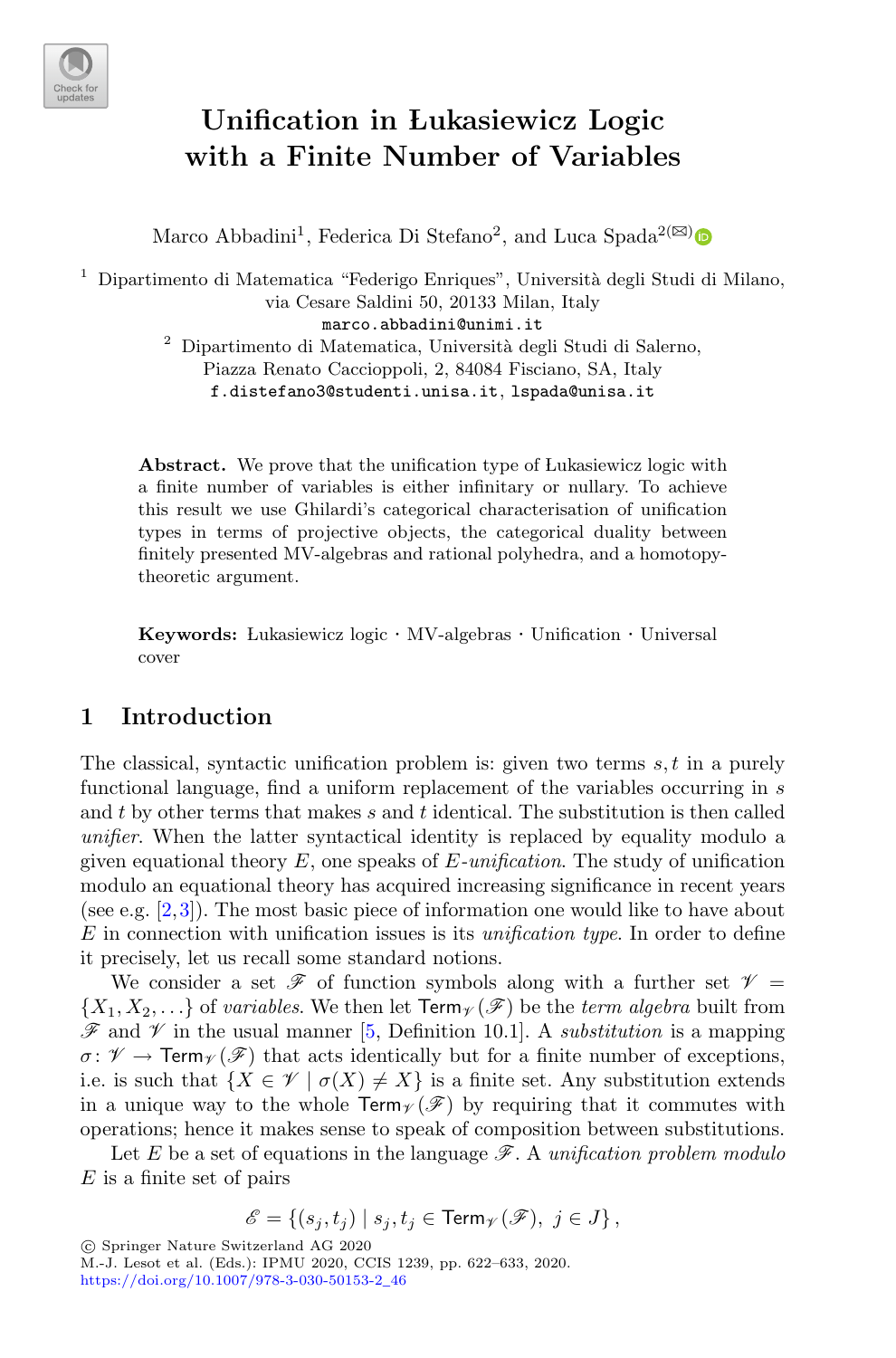for some finite index set J. A *unifier* for  $\mathscr E$  is a substitution  $\sigma$  such that

$$
E \models \sigma(s_j) \approx \sigma(t_j),
$$

for each  $j \in J$ , i.e. such that the equality  $\sigma(s_j) = \sigma(t_j)$  holds in every algebra of the variety  $V_E$  in the usual universal-algebraic sense [\[5](#page-11-2), p. 78]. The problem  $\mathscr E$ is *unifiable* if it admits at least one unifier. The set  $U(\mathscr{E})$  of unifiers for  $\mathscr{E}$  can be partially ordered as follows. If  $\sigma$  and  $\tau$  are substitutions we say that  $\sigma$  is *more general* than  $\tau$  (with respect to E), written  $\tau \preceq_E \sigma$ , if there exists a substitution  $\rho$  such that

$$
E \models \tau(X) \approx (\rho \circ \sigma)(X)
$$

holds for every  $X \in \mathscr{V}$ . This amounts to saying that  $\tau$  is an instantiation of  $\sigma$ , up to E-equivalence. We endow  $U(\mathscr{E})$  with the relation  $\preceq_E$ . The relation  $\preceq_E$  is a pre-order. Let  $\sim$  be the equivalence relation:  $u \sim w$  if and only if both  $u \preceq_E w$ and  $w \preceq_E u$  hold. Then the quotient  $\frac{U(\mathscr{E})}{\sim}$  carries a canonical partial order given by:  $[\sigma] \leqslant_E [\tau]$  if, and only if,  $\sigma \preceq_E \tau$ .

The *unification type* of the unification problem  $\mathscr E$  is:

- 1. *unitary*, if  $\leq_E$  admits a maximum  $[\mu] \in \frac{U(\mathscr{E})}{\sim}$  ( $[\mu]$  is called a *most general unifier* );
- 2. *finitary*, if  $\leq_E$  admits no maximum, but admits finitely many maximal elements  $[\mu_1], \ldots, [\mu_u] \in \frac{U(\mathscr{E})}{\sim}$  such that every  $[\sigma] \in \frac{U(\mathscr{E})}{\sim}$  lies below some  $[\mu_i]$ ;<br>3. *infinitary*, if it is not finitary, and  $\leq_E$  admits infinitely many maximal
- elements  $\left\{ \left[ \mu_i \right] \in \frac{U(\mathscr{E})}{\sim} \mid i \in I \right\}$ , for *I* an infinite index set, such that every  $[\sigma] \in \frac{U(\mathscr{E})}{\sim}$  lies below some  $[\mu_i];$
- 4. *nullary*, if none of the preceding cases applies.

The unification types above are listed in order of desirability, with nullary being the worst possible case. The *unification type* of the equational theory E is now defined to be the worst unification type occurring among the unifiable problems  $\mathscr E$  modulo  $E$ .

Unification has also found applications in the study of non classical logics for its connections with admissible rules [\[10](#page-11-3), 11, 13, [14\]](#page-11-6). For a propositional logic  $\mathcal{L}$ , a unification problem is simply a formula of  $\mathcal L$  and a unifier is a substitution that makes that formula into a theorem. When a logic has an equivalent algebraic semantics, in the sense of [\[4](#page-11-7)], given by a class of algebras axiomatised by a set  $E$  of equations, the unification type of the logic and the unification type of  $E$ are the same.

This paper is devoted to an investigation of the unification type of fragments of *Lukasiewicz (infinite-valued propositional) logic* where only a finite number of variables are available. The standard references for Lukasiewicz logic are  $[7,18]$  $[7,18]$  $[7,18]$ .

The unification type of Lukasiewicz logic is known to be the worst possible:

**Theorem 1** ([\[17](#page-11-10)]). The unification type of Lukasiewicz logic is nullary. Specif*ically, consider the unification problem*

<span id="page-1-0"></span>
$$
p_1 \lor \neg p_1 \lor p_2 \lor \neg p_2,\tag{\star}
$$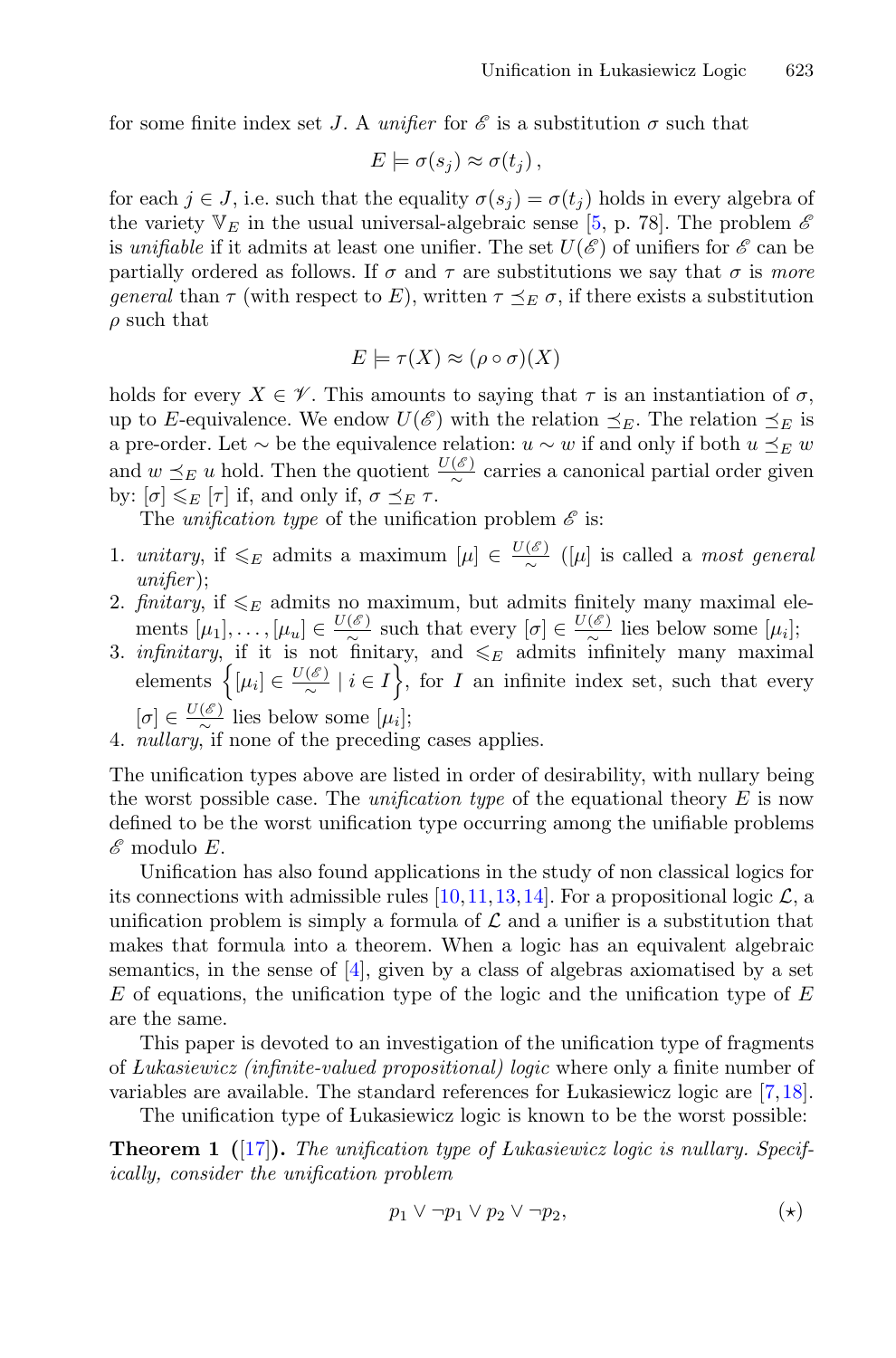*where*  $p_1$  *and*  $p_2$  *are distinct propositional variables. Then the partially ordered set of unifiers for*  $\mathscr E$  *contains a co-final chain of order-type*  $\omega$ *.* 

By a *chain of order-type*  $\omega$  we mean, as usual, a totally ordered set that is orderisomorphic to the natural numbers with their natural order. Recall also that a subset C of a partially ordered set  $(P, \leqslant)$  is *co-final* if for every  $p \in P$  there is  $c \in C$  with  $p \leq c$ . In particular, Theorem [1](#page-1-0) implies that *no unifier for the unifiable problem*  $\mathscr E$  *<i>is maximally general—a* condition that is strictly stronger than nullarity.

The proof of Theorem [1](#page-1-0) requires an infinite amount of distinct propositional variables to be carried out—see Remark [4](#page-9-0) for more details. Therefore the problem of establishing the unification type of fragments of Lukasiewicz logic with a finite number of variables was left open. The only case for which the unifications type was settled is the fragment of Lukasiewicz logic with only one variable. In this case the unification type is finitary (in a sense almost unitary):

**Theorem 2** ([\[17,](#page-11-10) Theorem 4.1]). Let  $\varphi_i(X)$  be formulas of Lukasiewicz logic *built from the single propositional variable* X*, for* i *ranging in some finite index set* I. Then, if the unification problem  $\mathscr{E} = {\varphi_i(X) | i \in I}$  is unifiable, it admits *either one most general unifier, or two maximally general unifiers that are more general than any other unifier for E . Further, each one of these cases is attained for some choice of*  $\mathscr E$ *.* 

We shall see that when at least two variables are allowed the unification type becomes again non-finitary. The main result of this paper, Theorem [5,](#page-10-0) asserts that for every  $n \geqslant 2$  the unification type of the fragment of Lukasiewicz logic with  $n$  distinct variables has unification type either infinitary of nullary. To establish such a result we first move to the equivalent algebraic semantics of Lukasiewicz logic, called MV-algebras; we then use Ghilardi's characterisation of the unification type in terms of projective and finitely presented objects  $[9]$ ; as next step we use the duality between finitely presented MV-algebras and rational polyhedra [\[16](#page-11-12)]. In this latter category we build an infinite family of (dual) unifiers for the (dual of the) unification problem  $(\star)$  with the property that any infinite subfamily does not admit an upper bound in the order  $\leq E$ . The proof of this last result rests upon the lifting property of the universal cover of the polyhedron associated with  $(\star)$ .

We briefly discuss all these diverse tools used in the proof. More specifically, in Sect. [2](#page-3-0) we spell out some preliminaries: in Subsect. [2.1](#page-3-1) we summarise Ghilardi's approach to E-unification through projectivity; Subsect. [2.2](#page-4-0) contains some basic information about MV-algebras and the background on polyhedral geometry required to state the duality theorem for finitely presented MV-algebras; in Subsect. [2.3](#page-6-0) we give the needed background in algebraic topology. Finally, in Sect. [3](#page-7-0) we prove the main theorem.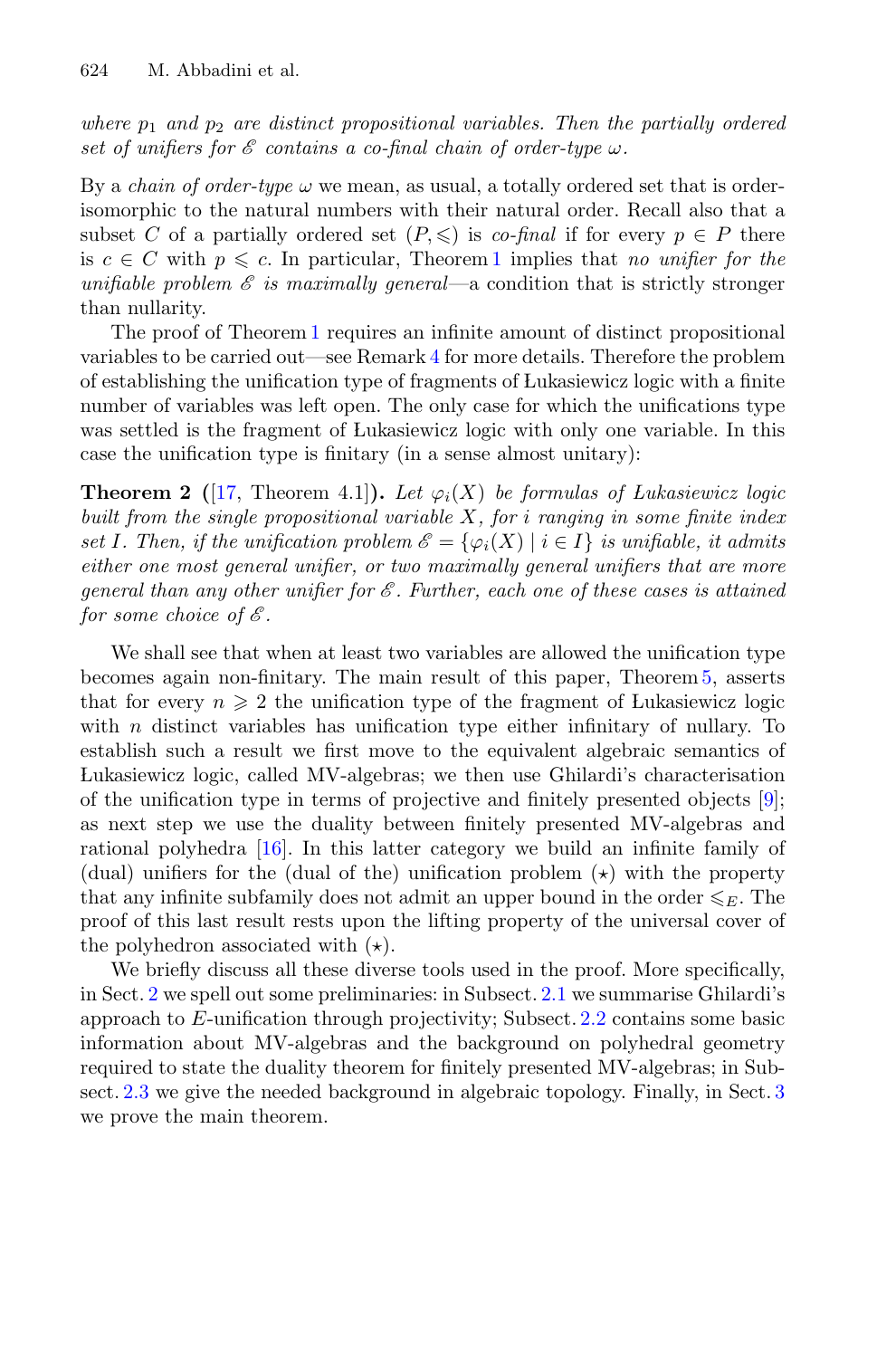### <span id="page-3-0"></span>**2 Background and Preliminaries**

#### <span id="page-3-1"></span>**2.1 Ghilardi's Algebraic Unification Type**

An object P in a category is called *projective* with respect to a class  $\mathcal E$  of morphisms if for any  $f: A \to B$  in  $\mathcal E$  and any arrow  $q: P \to B$ , there exists an arrow  $h: P \to A$  such that the following diagram commutes.



The class  $\mathcal E$  may consist of all epimorphisms, regular epimorphisms, strong epimorphisms, etc. In this paper, the main objects are algebras in a variety, and the arrow  $f: A \to B$  is always taken to be a surjection. It is well known that surjections in a variety are the same thing as regular epimorphisms, see e.g.  $[1,$ (vi) on p. 135].

An object A in a category is said to be a *retract* of an object B if there are arrows  $s: A \to B$  and  $r: B \to A$  such that  $r \circ s$  is the identity on A. When this is the case, r is called a *retraction* (of s) and s a section (of r). If the category in question is a variety, it follows at once that  $r$  is surjective, and  $s$  is injective. One checks that on these definitions projective objects in any variety of algebras are stable under retractions, and they are precisely the retracts of free objects. In particular, free objects are projective.

Let us fix a variety  $\nabla$  of algebras, and let us write  $\mathcal{F}_I$  for the free object in V generated by a set I. Recall that an algebra A of V is *finitely presented* if it is a quotient of the form  $A = \mathcal{F}_I/\theta$ , with I finite and  $\theta$  a finitely generated congruence. The elements of I are the *generators* of A, while any given set of pairs  $(s, t) \in \theta$  that generates the congruence  $\theta$  is traditionally called a *set of relators* for A.

Following [\[9\]](#page-11-11), by an *algebraic unification problem* we mean a finitely presented algebra A of V. An *algebraic unifier* for A is a homomorphism  $u: A \rightarrow P$  with P a finitely presented projective algebra in V; and A is *algebraically unifiable* if such an algebraic unifier exists.

Given another algebraic unifier  $w: A \rightarrow Q$ , we say that u is more general *than* w, written  $w \preceq_{\mathbb{V}} u$ , if there is a homomorphism  $g: P \to Q$  making the following diagram commute.

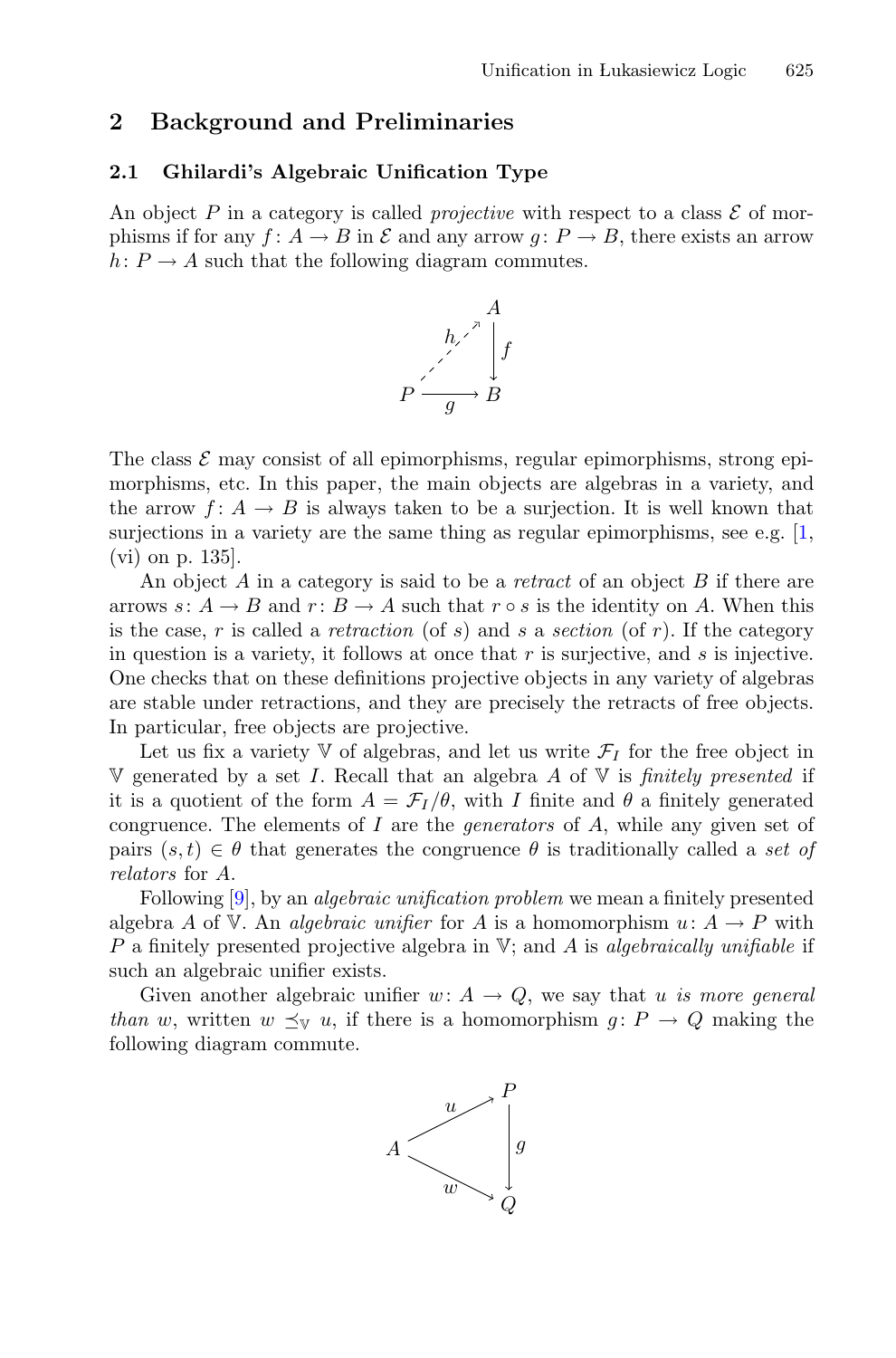The relation  $\preceq_{V}$  is a pre-order on the set  $U(A)$  of algebraic unifiers for A and can be canonically quotiented into a partial order  $\left(\frac{U(A)}{\sim}, \leqslant_{\mathbb{V}}\right)$ .

The *algebraic unification type* of an algebraically unifiable finitely presented algebra A in the variety  $V$  is now defined exactly as in the symbolic case (see the Introduction), using the partially ordered set  $\left(\frac{U(A)}{\sim}, \leqslant_{\mathbb{V}}\right)$  in place of  $\left(\frac{U(\mathscr{E})}{\sim}, \leqslant_{E}\right)$ . One also defines the *algebraic unification type* of the variety  $\nabla$  in the same fashion.

<span id="page-4-2"></span>**Theorem 3 (**[\[9,](#page-11-11) Theorem 4.1]**).** *Given an equational theory* E *with finite signature*  $\mathscr{F}$ *, let*  $V_E$  *be the variety of algebras axiomatised by* E. Let J *be a finite set, and consider the unification problem*

$$
\mathscr{E} = \{ (s_j, t_j) \mid i \in J \},\
$$

*where*  $s_j, t_j \in \text{Term}_{\mathcal{V}}(\mathcal{F})$  *are terms. Let* A *be the algebra of*  $\mathbb{V}_E$  *finitely presented by the relators*  $\mathscr E$ *.* 

*Then E is unifiable if and only if* A *is algebraically unifiable. Further, the*  $partially \ ordered \ sets \left(\frac{U(A)}{\sim}, \leqslant_{V_E}\right) \ of \ algebraic \ unifiers \ for \ A, \ and \left(\frac{U(\mathscr{E})}{\sim}, \leqslant_E\right)$ *of unifiers for E , are isomorphic. In particular, the unification type of* E *and the algebraic unification type of*  $\nabla$ *E coincide.* 

*Remark 1.* Ghilardi's approach to unification goes far beyond the universalalgebraic contexts. Indeed, one readily sees that projectivity can be stated in any category, while thanks to the work of Gabriel and Ulmer [\[8\]](#page-11-14) we know that the concept of 'finitely-presented' object makes sense in any locally small category. In particular this shows that the unification type is preserved under categorical equivalences.

#### <span id="page-4-0"></span>**2.2 MV-algebras and Rational Polyhedra**

The equivalent algebraic semantics of Lukasiewicz logic, in the precise sense of Blok and Pigozzi [\[4](#page-11-7)], is given by *MV-algebras*. An MV-algebra is an algebraic structure  $(M, \oplus, \neg, 0)$ , where  $0 \in M$  is a constant,  $\neg$  is a unary operation satisfying  $\neg\neg x = x$ ,  $\oplus$  is a binary operation making  $(M, \oplus, 0)$  a commutative monoid, the element 1 defined as  $\neg 0$  satisfies  $x \oplus 1 = 1$ , and the law

<span id="page-4-1"></span>
$$
\neg(\neg x \oplus y) \oplus y = \neg(\neg y \oplus x) \oplus x \tag{1}
$$

holds. Any MV-algebra has an underlying structure of distributive lattice bounded below by 0 and above by 1. Joins are defined as  $x \vee y = \neg(\neg x \oplus y) \oplus y$ . Thus, the characteristic law [\(1\)](#page-4-1) states that  $x \vee y = y \vee x$ . Meets are defined by the de Morgan condition  $x \wedge y = \neg(\neg x \vee \neg y)$ . Boolean algebras are precisely those MV-algebras that are idempotent, meaning that  $x \oplus x = x$  holds, or equivalently, that satisfy the *tertium non datur* law  $x \vee \neg x = 1$ . The interval  $[0, 1] \subseteq \mathbb{R}$  can be made into an MV-algebra with neutral element 0 by defining  $x \oplus y = \min\{x+y,1\}$  and  $\neg x = 1-x$ . The underlying lattice order of this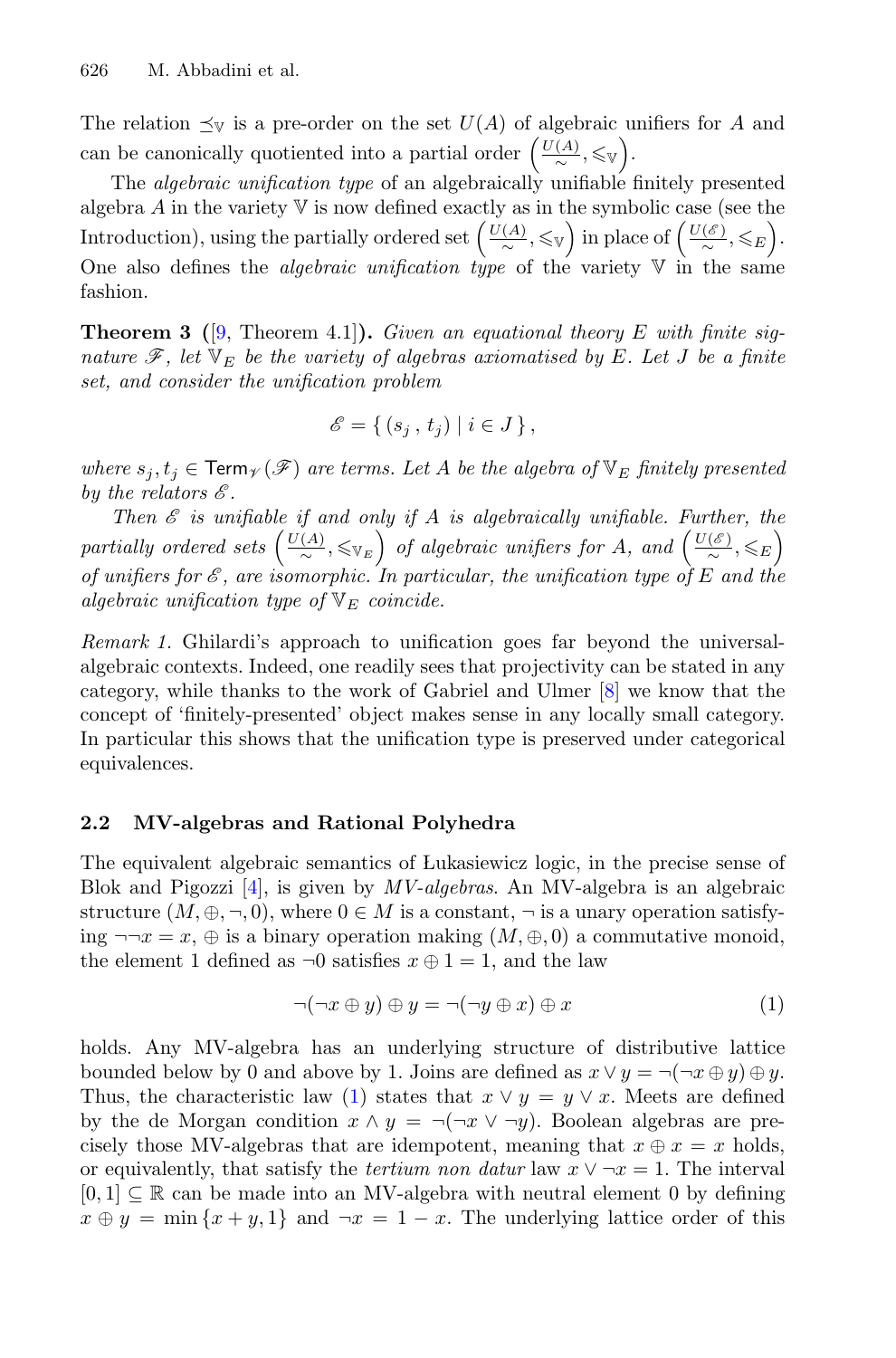MV-algebra coincides with the natural order that [0, 1] inherits from the real numbers. This MV-algebra is often referred as the *standard MV-algebra*.

Let us fix an integer  $d \geq 0$  as the dimension of the real vector space  $\mathbb{R}^d$ . A *convex combination* of a finite set of vectors  $v_1, \ldots, v_u \in \mathbb{R}^d$  is any vector of the form  $\lambda_1 v_1 + \cdots + \lambda_u v_u$ , for non-negative real numbers  $\lambda_i \geqslant 0$  satisfying  $\sum_{i=1}^u \lambda_i =$ 1. If  $S \subseteq \mathbb{R}^d$  is any subset, we let conv S denote the *convex hull* of S, i.e. the collection of all convex combinations of finite sets of vectors  $v_1, \ldots, v_u \in S$ . *polytope* is any subset of  $\mathbb{R}^d$  of the form conv S, for some finite  $S \subseteq \mathbb{R}^d$ , and a (*compact*) *polyhedron* is a union of finitely many polytopes in R*d*. A polytope is *rational* if it may be written in the form conv S for some finite set  $S \subset \mathbb{Q}^d \subset \mathbb{R}^d$ of vectors with rational coordinates. Similarly, a polyhedron is *rational* if it may be written as a union of finitely many rational polytopes.

Throughout, the adjective 'linear' is to be understood as 'affine linear'. A function  $f: \mathbb{R}^d \to \mathbb{R}$  is *piecewise linear* if it is continuous (with respect to the Euclidean topology on  $\mathbb{R}^d$  and  $\mathbb{R}$ ), and there is a finite set of linear functions  $l_1,\ldots,l_u$  such that for each  $x \in \mathbb{R}^d$  one has  $f(x) = l_i(x)$  for some choice of  $i = 1, \ldots, u$ . If, moreover, each  $l_i$  can be written as a linear polynomial with integer coefficients, then f is called  $\mathbb{Z}$ -map. For an integer  $d' \geq 0$ , a function  $\lambda = (\lambda_1, \ldots, \lambda_{d'}) : \mathbb{R}^d \to \mathbb{R}^{d'}$  is a *piecewise linear map* (respectively, *a* Z*-map*) if each one of its scalar components  $\lambda_i: \mathbb{R}^d \to \mathbb{R}$  is a piecewise linear function (respectively, Z-map). We now define piecewise linear maps (Z-maps)  $A \rightarrow B$ for arbitrary subsets  $A \subseteq \mathbb{R}^d$ ,  $B \subseteq \mathbb{R}^d$  as the restriction and co-restriction of piecewise linear maps (Z-maps)  $\mathbb{R}^d \to \mathbb{R}^{d'}.$ 

<span id="page-5-0"></span>When the spaces at issue are rational polyhedra, a useful equivalent to the preceding definition of Z-map is available.

**Lemma 1.** Let  $P \subseteq \mathbb{R}^d$  be a rational polyhedron, and let  $f: P \to \mathbb{R}$  be a con*tinuous function. Then the following are equivalent.*

- *1.* f *is a* Z*-map.*
- *2. There exist finitely many linear polynomials with integer coefficients*  $l_1, \ldots, l_u$  :  $\mathbb{R}^d$  →  $\mathbb{R}$  *such that, for each*  $p \in P$ *, f(p)* =  $l_{i_p}(p)$  *for some*  $i_p \in \{1, \ldots, u\}.$

Notice that in item 2 the result of gluing the linear polynomials  $l_1, \ldots, l_u$  is only required to be continuous on  $P$  and not on the whole  $\mathbb{R}^n$ . For example, consider a polyhedron  $P$  which is a disjoint union of two polytopes  $A$  and  $B$ , and consider the map  $f: P \to \mathbb{R}$  defined by  $f(x) = 0$  for  $x \in A$  and  $f(x) = 1$  for  $x \in B$ . By lemma [1,](#page-5-0) f is automatically a Z-map; we do not need to interpolate the two maps constantly equal to 0 and 1. To see that the hypothesis that  $P$  be a polyhedron is crucial, see [\[16,](#page-11-12) Remark 4.10].

It is not hard to show that the composition of  $\mathbb{Z}$ -maps between rational polyhedra is again a Z-map. A Z-map  $\lambda: A \to B$  between rational polyhedra  $A \subseteq \mathbb{R}^d$  and  $B \subseteq \mathbb{R}^{d'}$  is a Z-homeomorphism if there exists a Z-map  $\lambda' : B \to A$ such that  $\lambda \circ \lambda' = \mathbf{1}_B$  and  $\lambda' \circ \lambda = \mathbf{1}_A$ . In other words, a Z-map is a Zhomeomorphism if it is a homeomorphism whose inverse is a  $\mathbb{Z}$ -map, too. With these definitions, rational polyhedra and Z-maps form a category.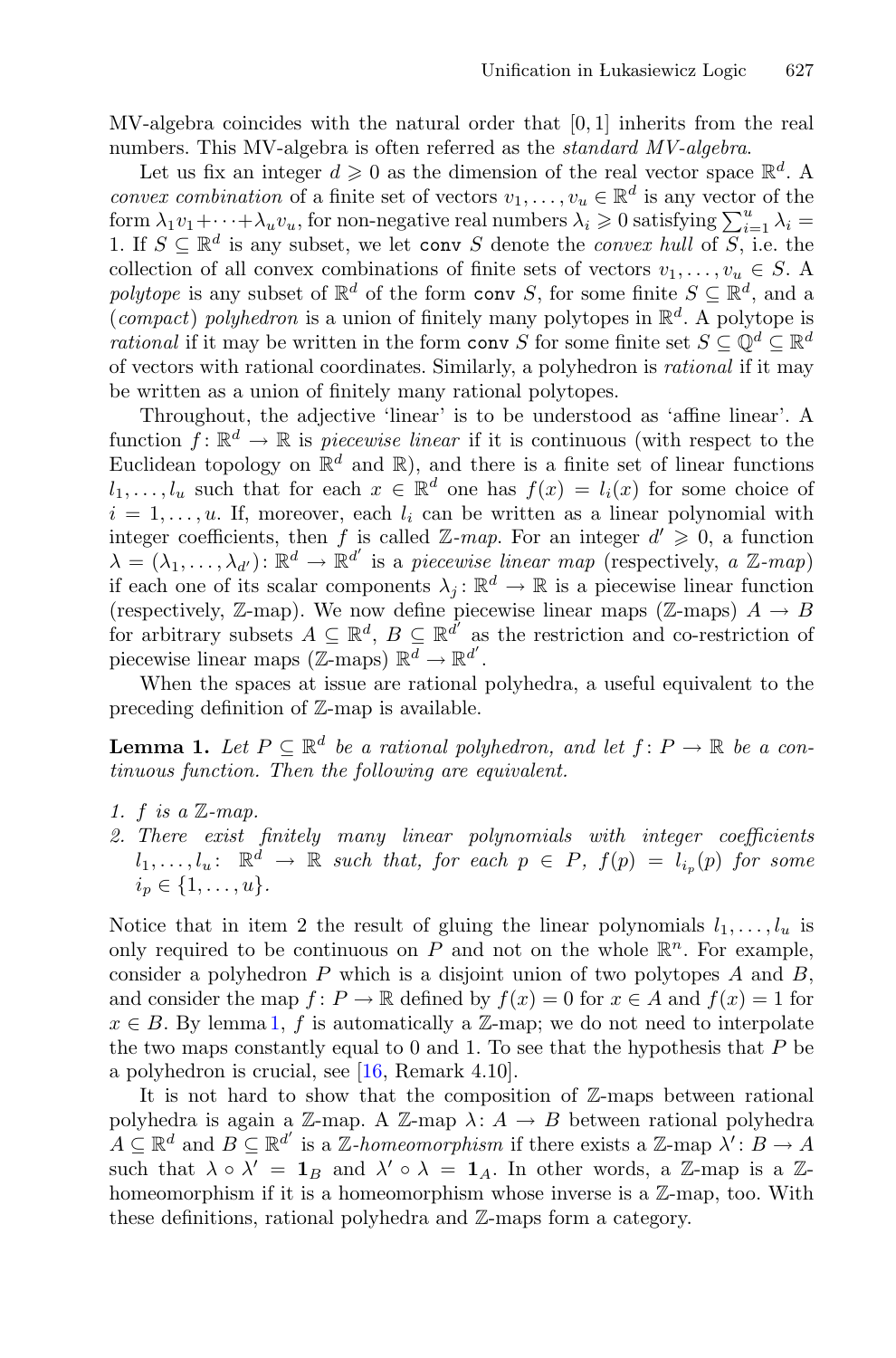<span id="page-6-1"></span>The following result is a particular case of a larger duality for semisimple MV-algebras (see [\[6,](#page-11-15)[16\]](#page-11-12) for more details).

**Theorem 4 (**[\[16,](#page-11-12) Corollary 4.12]**).** *There is a categorical equivalence between the category of finitely presented MV-algebras with MV-homomorphisms and the opposite of the category of rational polyhedra with* Z*-maps.*

*Remark 2.* Theorem [4](#page-6-1) provides a back-and-forth translation of algebraic concepts into geometric ones. Free *n*-generated MV-algebras correspond to  $[0, 1]^n$ , an algebraic unification problem (=finitely presented MV-algebra) A becomes a rational polyhedron Q and an algebraic unifier for A (=finitely presented projective MV-algebra B with a homomorphism  $f: A \rightarrow B$ ) becomes a polyhedron P, which is a retract by Z-maps of  $[0, 1]^n$  for some  $n \in \mathbb{N}$ , together with a Z-map  $q: P \to Q$  (because the equivalence is contravariant). We shall call *co-unifier* such a pair  $(P, g)$ .

#### <span id="page-6-0"></span>**2.3 The Universal Cover of the Circle**

Let us recall some standard notions from algebraic topology; we refer to [\[12](#page-11-16)] for details.

A *path* in a space X is a continuous map  $f : [0, 1] \rightarrow X$ ; the *endpoints* of f are  $f(0)$  and  $f(1)$ . A space X is *path-connected* if for any  $x_0, x_1 \in X$  there is a path in X with endpoints  $x_0, x_1$ . On the other hand, X is *locally path-connected* if each point has arbitrarily small open neighbourhoods that are path-connected; that is, for each  $y \in X$  and each neighbourhood U of y there is a path-connected open neighbourhood of y contained in  $U$ . It is not hard to prove that polyhedra are locally path-connected (in fact, locally contractible by [\[12](#page-11-16), Proposition A.1]), and therefore that a polyhedron is connected if and only if it is path-connected.

A *loop* in X is a path p in X such that  $p(0) = p(1)$ . A space X is *simplyconnected* if it is path-connected and, for every loop p in X, letting  $x_0 := p(0)$ , there is a continuous function  $F: [0, 1] \times [0, 1] \rightarrow X$  such that, for every  $x \in [0, 1]$ we have  $F(x, 0) = p(x)$  and  $F(x, 1) = F(0, x) = F(1, x) = x_0$ .

A *covering space* [\[12](#page-11-16), Section 1.3] of a topological space X is a space X together with a surjective continuous map  $p: \tilde{X} \to X$ , called a *covering map*, such that there is a open covering  $\{O_i\}$  of X, with i ranging in some index set I, satisfying the following condition: for each  $i \in I$  the inverse image  $p^{-1}(O_i)$  is a disjoint union of open sets in  $\tilde{X}$ , each of which is mapped homeomorphically by p onto  $O_i$ .

If  $p: X \to X$  is a covering map of the space X, and if Y is any space, a continuous map  $f: Y \to X$  is said to *lift to* p (or, more informally, to  $\tilde{X}$ , when p is understood), if there is a continuous map  $f: Y \to \overline{X}$  such that  $p \circ f = f$ . Any such  $f$  is then called a *lift* of  $f$ . In the next lemma we recall two important properties of covering maps with respect to lifts that we will use in Sect. [3.](#page-7-0)

<span id="page-6-2"></span>**Lemma 2** ([\[12,](#page-11-16) Proposition 1.33 and 1.34]). *Given topological spaces* X and X, *suppose that*  $p: X \to X$  *is a covering map. Further, let* Y *be a topological space,* and let  $f: Y \to X$  be a continuous map. Then the following hold.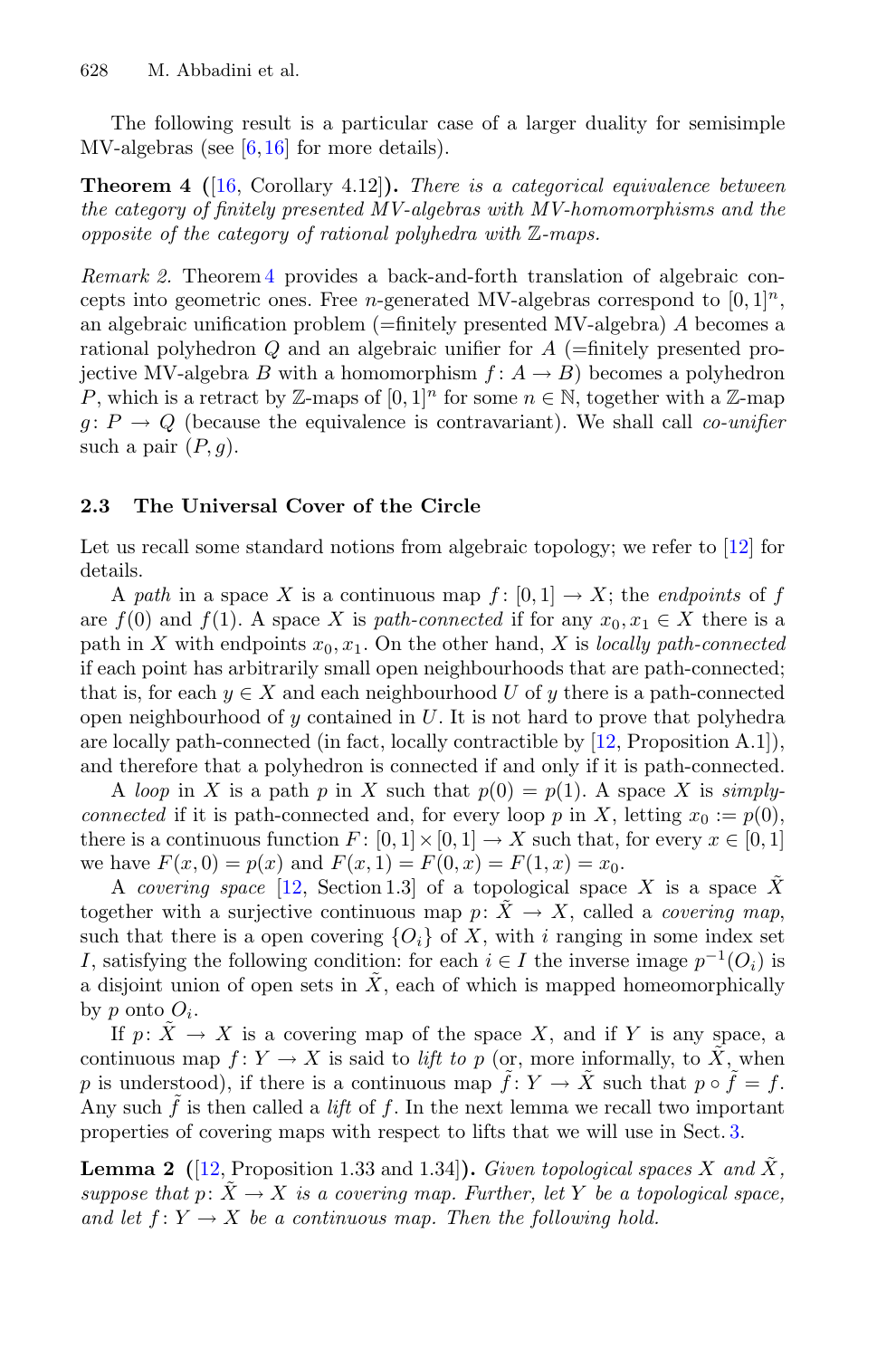- <span id="page-7-3"></span>*1.* (Unique lifting property.) *Assume Y is connected. If*  $\tilde{f}, \tilde{f}' : Y \to \tilde{X}$  *are two lifts of* f *that agree at one point of* Y, *then*  $\tilde{f} = \tilde{f}'$ .
- <span id="page-7-1"></span>*2.* (Lifting property of simply-connected polyhedra.) *If, additionally,* Y *is a simply-connected locally path-connected space, then a lift of* f *does exist. In fact, for any point*  $y \in Y$ *, and for any point*  $\tilde{x} \in X$  *lying in the fibre over*  $f(y)$ *, i.e. such that*  $p(\tilde{x}) = f(y)$ *, there is a lift*  $f$  *of*  $f$  *such that*  $f(y) = \tilde{x}$ *.*

It is not hard to prove that polyhedra are locally path-connected (in fact, locally contractible by [\[12,](#page-11-16) Proposition A.1]), so item [2](#page-7-1) applies to any simply-connected polyhedron Y.

Given a path-connected, locally path-connected space  $X$ , a covering map  $p: \tilde{X} \to X$  is called a *universal covering map* if  $\tilde{X}$  is simply-connected. In this case  $\tilde{X}$  is called the *universal cover* of X. This name is due to the fact that, among the covering maps  $t: Y \to X$  with Y connected, a universal covering map  $p: X \to X$  is characterised by a certain universal property—namely, p factors through every such a t. A universal covering map (of a path-connected, locally path-connected space) is essentially unique. Under suitable conditions, a space X admits a universal cover (see  $[12,$  $[12,$  Theorem 1.38]). The following is an example of universal covering map.

<span id="page-7-2"></span>*Example 1.* Let  $\mathbb{S}^1 = \{(x, y) \in \mathbb{R}^2 \mid x^2 + y^2 = 1\}$  be the unit circle in the Euclidean plane  $\mathbb{R}^2$ , and let  $\chi: \mathbb{R} \to \mathbb{S}^1$  be the continuous function given by

$$
t \mapsto (\cos 2\pi t, \sin 2\pi t).
$$

Upon embedding R into  $\mathbb{R}^3$  as a helix H via  $t \mapsto (\cos 2\pi t, \sin 2\pi t, t)$ ,  $\chi$  acts on H as the orthogonal projection onto  $\mathbb{S}^1$  along the z-axis. The surjective map

 $\chi: \mathbb{R} \to \mathbb{S}^1$ 

is the *universal covering map of the circle*, and  $\mathbb{R}$  is the *universal cover* of  $\mathbb{S}^1$ .

## <span id="page-7-0"></span>**3 Main Result**

Having set up all necessary background we turn to the main question of the paper: what is the unification type of the fragments of Lukasiewicz logic with at most *n* variables, with  $n \geq 2$ ? So, we are interested in unification problems and unifiers that involve at most  $n$  variables. More precisely, using the algebraic notation introduced at the beginning of the paper, for any fixed  $n \geq 2$ , we let  $\mathscr{V}_n := \{X_1, \ldots, X_n\}$  and  $\mathscr{F}$  be the set of basic operations in the language of MValgebras. We consider only unification problems whose terms range in  $\mathsf{Term}_{\mathscr{V}}(\mathscr{F})$ and unifiers going from  $\mathscr V$  into  $\mathsf{Term}_{\mathscr V}(\mathscr F)$ . In terms of the framework presented in Sect. [2.1](#page-3-1) this corresponds to restricting to finitely presented and projective algebras with up to *n*-generators, which we call *n*-generated.

<span id="page-7-4"></span>Let us call a polyhedron *n-generated* if it is Z-homeomorphic to a polyhedron inside  $[0, 1]^n$ . An easy inspection of [\[16](#page-11-12)] shows that the duality of Theorem [4](#page-6-1) restricts as follows.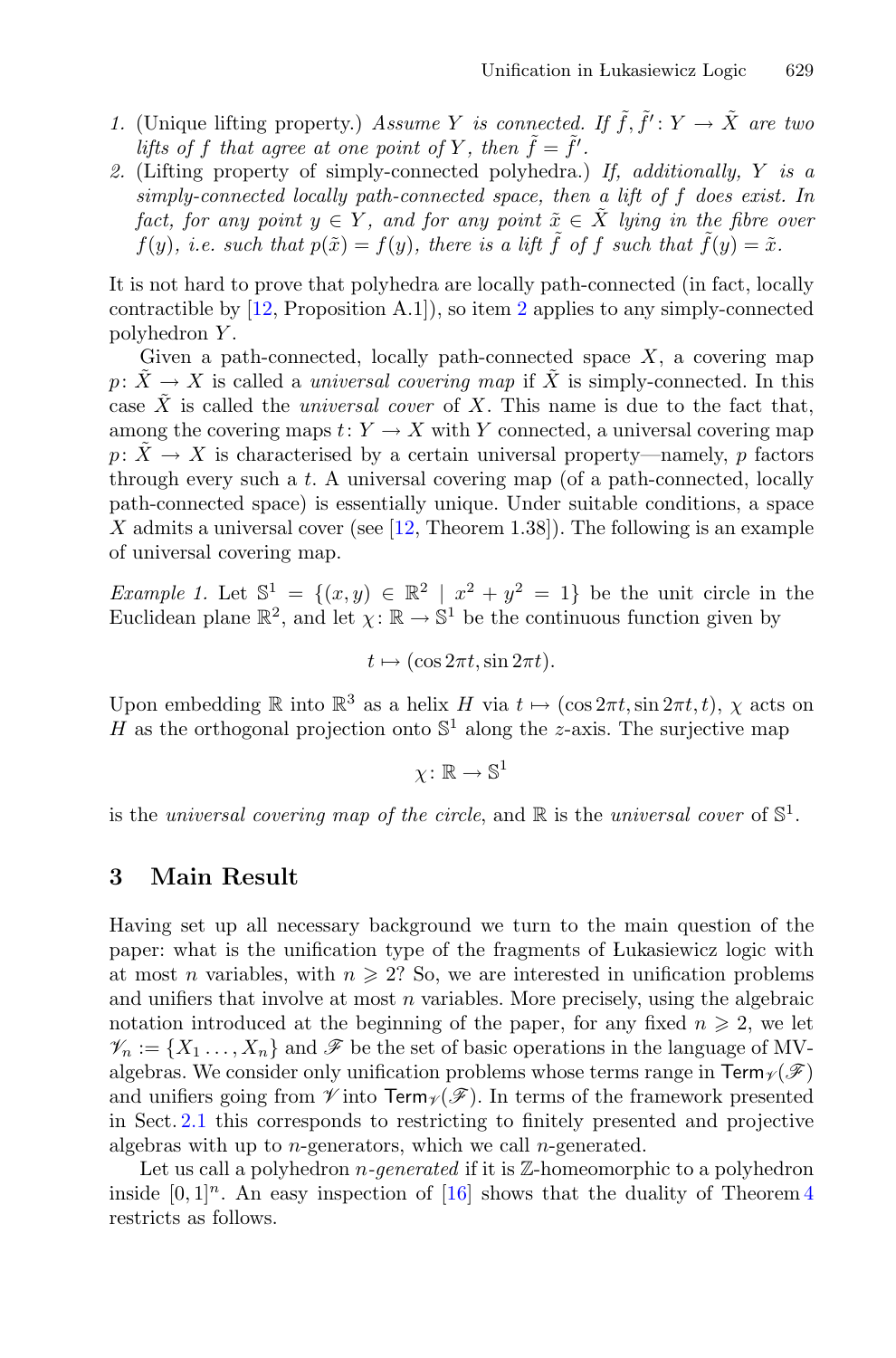**Corollary 1.** *The category of* n*-generated MV-algebras and MV-homomorphisms among them is dually equivalent to the category of* n*-generated polyhedra and* Z*maps among them.*

We will concentrate on the co-unifiers of the rational polyhedron given by the border of the unit square:

$$
\mathfrak{B} := \text{conv}\{(0,0), (1,0)\} \cup \text{conv}\{(1,0), (1,1)\} \cup \text{conv}\{(1,1), (0,1)\} \cup \text{conv}\{(0,1), (0,0)\}. \tag{2}
$$

Consider the map  $\zeta: \mathbb{R} \to \mathfrak{B}$  which wraps  $\mathbb R$  around  $\mathfrak{B}$ , counter-clockwise, at constant speed 1, sending 0 to  $(0,0)$ . More precisely,

$$
\zeta: \mathbb{R} \longrightarrow \mathfrak{B}
$$
\n
$$
x \longmapsto \begin{cases}\n(x - \lfloor x \rfloor, 0) & \text{if } \lfloor x \rfloor \equiv 0 \mod 4, \\
(1, x - \lfloor x \rfloor) & \text{if } \lfloor x \rfloor \equiv 1 \mod 4, \\
(1 - (x - \lfloor x \rfloor), 1) & \text{if } \lfloor x \rfloor \equiv 2 \mod 4, \\
(0, 1 - (x - \lfloor x \rfloor)) & \text{if } \lfloor x \rfloor \equiv 3 \mod 4,\n\end{cases}
$$
\n(3)

where  $|x|$  is the greatest integer below x.

*Remark 3.* Upon embedding  $\mathbb R$  into  $\mathbb R^3$  as a *squared* helix H, as depicted in Fig. [1,](#page-8-0)  $\zeta$  acts on H as the orthogonal projection onto  $\mathfrak{B}$  along the z-axis.

<span id="page-8-1"></span>

<span id="page-8-2"></span><span id="page-8-0"></span>**Fig. 1.** The Z-universal cover of B.

**Lemma 3.** *The map*  $\zeta$  *is a universal cover of*  $\mathfrak{B}$ *.* 

*Proof.* This is obvious as  $\mathfrak{B}$  is homeomorphic to  $\mathbb{S}^1$  and up to homeomorphism  $\zeta$  maps  $\mathbb R$  on  $\mathfrak{B}$  as  $\chi$  does on  $\mathbb S^1$  in Example [1.](#page-7-2)

Notice that  $\zeta$  is continuous but is not a Z-map; however, the following holds.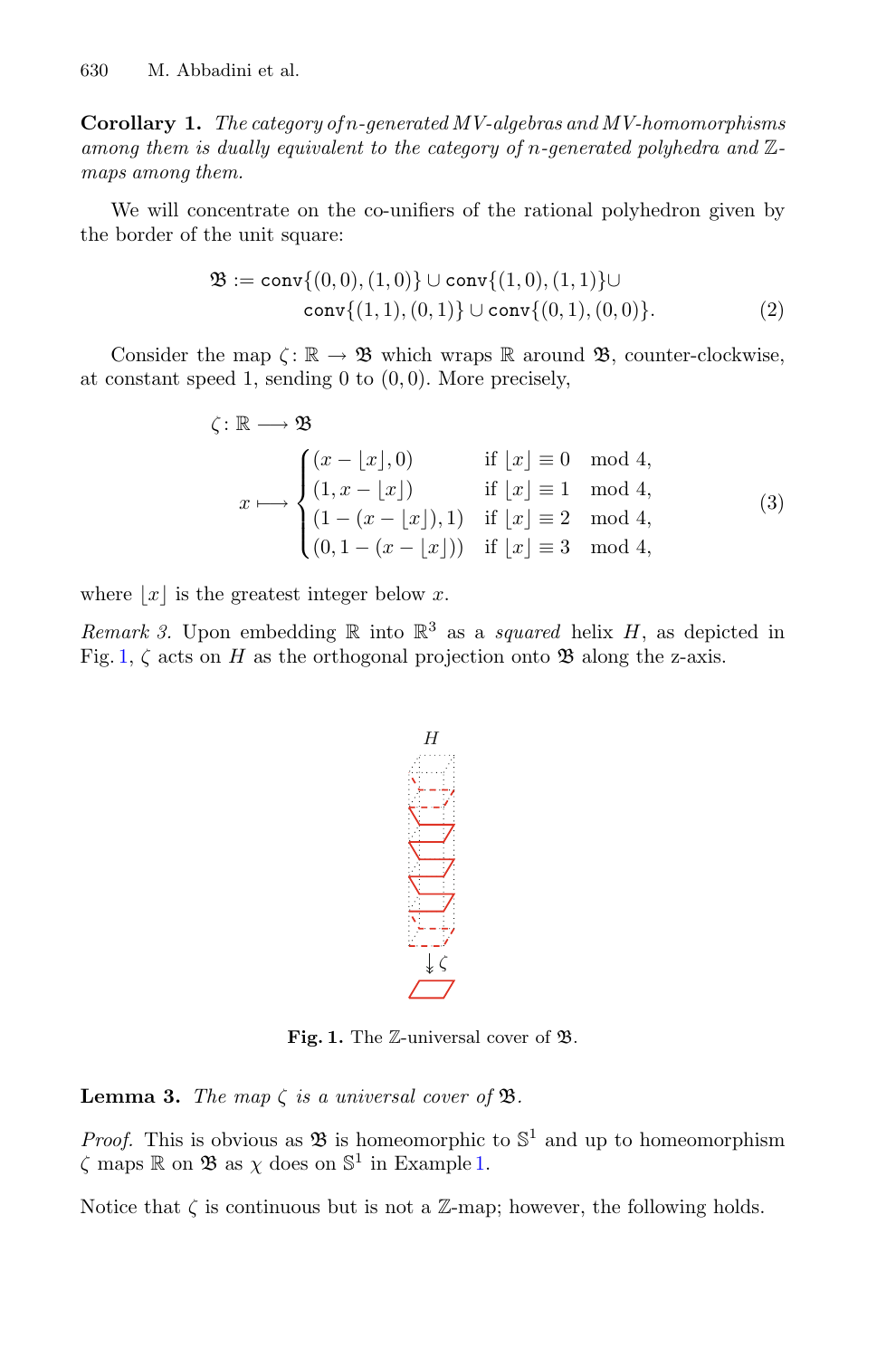**Lemma 4.** *The restriction*  $\zeta_{a,b}$  *of*  $\zeta$  *to any closed interval* [a, b] *with*  $a, b \in \mathbb{Z}$  *is a* Z*-map.*

*Proof.* This can be seen using Lemma [1.](#page-5-0) Indeed,  $\zeta_{a,b}$  is defined on every interval  $[a + i, a + i + 1]$ , with  $0 \le i \le |b - a|$ , by one of the four cases of Eq. [\(3\)](#page-8-1); each of those functions is linear with integer coefficients on  $[a + i, a + i + 1]$  because  $x - |x|$  can be written on such an interval as  $x - (a + i)$ .

<span id="page-9-0"></span>*Remark 4.* The co-final chain of Theorem [1](#page-1-0) is obtained by taking increasingly larger parts of the piece-wise linear spiral depicted in Fig. [1,](#page-8-0) together with their projections onto B. An easy argument shows that Z-homeomorphisms preserve the number of points with integer coordinates. As a consequence, it can be seen that there can be no finite bound on the dimensions of the unital cubes that embed the rational polyhedra in the above mentioned increasing sequence. Hence the proof strategy of Theorem  $1$  cannot be adopted for fragments of Lukasiewicz logic with a finite amounts of variables.

<span id="page-9-2"></span>**Lemma 5.** Let Y be a connected space and  $f, g: Y \to \mathbb{R}$  be a pair of continuous *functions. If*  $\zeta \circ f = \zeta \circ g$  *then there exists*  $k \in \mathbb{Z}$  *such that, for every*  $y \in Y$ *,* 

$$
g(y) = f(y) + 4k.
$$

*Proof.* Let  $y_0$  be any point of Y. By inspection of the definition [\(3\)](#page-8-1) one easily sees that  $\zeta(f(y_0)) = \zeta(g(y_0))$  entails the existence of some  $k \in \mathbb{Z}$  such that  $g(y_0)-f(y_0)=4k$ . Since by definition  $\zeta$  has period 4,  $\zeta \circ q = \zeta \circ f = \zeta \circ (f+4k)$ , so the maps  $g: Y \to \mathbb{R}$  and  $f+4k: Y \to \mathbb{R}$  are both lifts to  $\mathbb{R}$  of  $\zeta \circ g$ . By the choice of  $y_0$ , both g and  $f + 4k$  attain the same value at  $y_0$ , because  $g(y_0) = f(y_0) + 4k$ . Thus, by item [1](#page-7-3) in Lemma [2,](#page-6-2)  $q = f + 4k$ .

<span id="page-9-3"></span>**Definition 1.** Let Y be a connected space and  $f: Y \to \mathcal{B}$  be a continuous map *which admits a lift to*  $\zeta$ *. Every lift*  $f: Y \to \mathbb{R}$  *has a connected image, whose length*<sup>[1](#page-9-1)</sup>, *by Lemma 5*, *is independent of the choice of f*. We denote the length of  $\tilde{f}[Y]$  *with* **d**(Y, *f*) *and we call it the* degree *of* (Y, *f*).

<span id="page-9-5"></span>**Lemma 6.** *If*  $(P, f)$  *is a co-unifier then*  $f$  *admits a lift and*  $d(P, f)$  *is finite.* 

*Proof.* It is straightforward to verify that, if A is a retract of B in the category of topological spaces and continuous functions, and  $B$  is simply-connected, then  $A$ is simply-connected. As a consequence, if  $(P, f)$  is a co-unifier, then P is simply-connected. So by item [2](#page-7-1) in Lemma [2,](#page-6-2) f admits a lift. Moreover,  $d(P, f)$  is finite because  $P$  is compact.

<span id="page-9-4"></span>**Lemma 7.** Let  $(P, f)$  and  $(Q, g)$  be co-unifiers for  $\mathfrak{B}$ . If  $(P, f)$  is less general *than*  $(Q, g)$ *, then*  $d(P, f) \le d(Q, g)$ *.* 

*Proof.* If  $(P, f)$  is less general than  $(Q, g)$ , then there exists  $h: P \to Q$  such that  $f = g \circ h$ . Let  $\tilde{g}$  be a lift of g. Then we have  $f = \zeta \circ \tilde{g} \circ h$ , so  $\tilde{g} \circ h$  is a lift of f. The image of  $\tilde{g}$  contains the image of  $\tilde{g} \circ h$ , so  $d(P, f) \le d(Q, g)$ .

<span id="page-9-1"></span> $^1$  By  $\mathit{length}$  of a connected subset of  $\mathbb R$  we simply mean its Lebesgue measure.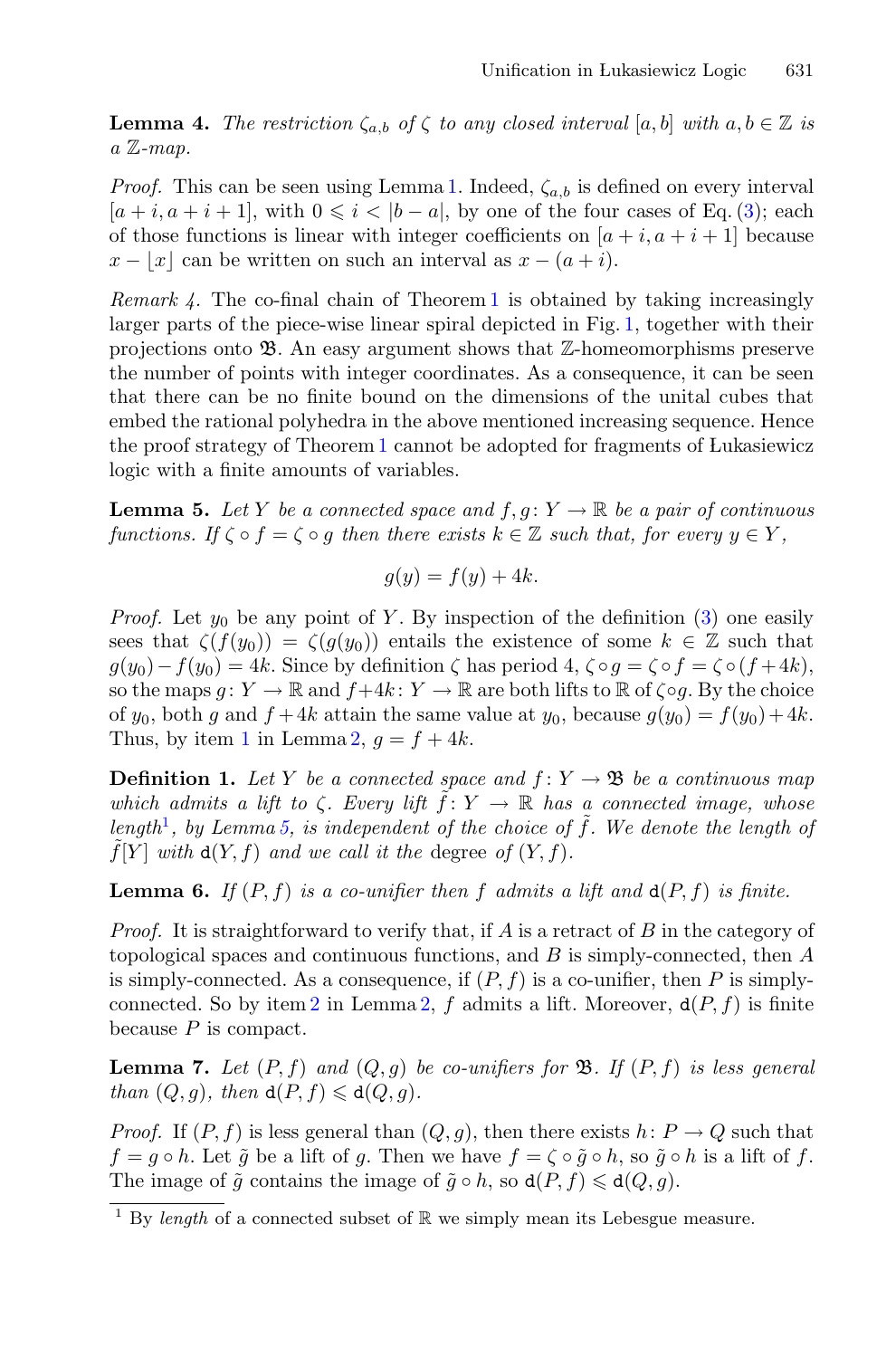<span id="page-10-2"></span>**Definition 2.** *Consider the family*  $\{f_n \mid n \in \mathbb{N}\}\$  *of functions*  $f_n: [0,1] \to \mathfrak{B}$ *, where each*  $f_n$  *wraps the unit interval around*  $\mathfrak{B}$  *n*-times, counter-clockwise, at *constant speed, starting at*  $(0,0)$ *. More precisely, for each*  $n \in \mathbb{N}$ *, set* 

$$
v_n \colon [0,1] \longrightarrow \mathbb{R}
$$

$$
x \longmapsto 4n \cdot x.
$$

*and set*

$$
f_n := \zeta \circ v_n.
$$

**Lemma 8.** For every  $n \in \mathbb{N}$ ,  $([0, 1], f_n)$  is a co-unifier of  $\mathfrak{B}$ .

*Proof.* The polyhedron [0, 1] is obviously a retract of itself. Furthermore, notice that  $v_n$  is a Z-map whose image is  $[0, 4n]$  and, by Lemma [4,](#page-8-2) the restriction of  $\zeta$  to  $[0, 4n]$  is a Z-map. Since composition of Z-maps is a Z-map, we have that each  $f_n$  is indeed a  $\mathbb{Z}$ -map.

<span id="page-10-1"></span>**Lemma 9.** For each  $n \in \mathbb{N}$ , the degree of  $([0, 1], f_n)$  is  $4n$ .

*Proof.* For every  $n \in \mathbb{N}$ ,  $v_n$  is a lift of  $f_n$  by definition. The image of  $v_n$  is  $[0, 4n]$ , thus by Definition [1,](#page-9-3)  $d([0, 1], f_n) = 4n$ .

The following lemma gives us a picture of the relations among  $([0, 1], f_n)$ , however the crucial property is contained in the subsequent lemma.

**Lemma 10.** For every distinct, non-zero  $m, n \in \mathbb{N}$  the co-unifiers  $([0, 1], f_m)$ and  $([0, 1], f_n)$  *are incomparable.* 

*Proof.* Suppose, without loss of generality, that  $m < n$ . By Lemma [9,](#page-10-1) for any  $k \in$ N,  $d([0,1], f_k) = 4k$ , so Lemma [7](#page-9-4) implies that  $([0,1], f_n)$  cannot be less general than  $([0,1], f_m)$ . To see that  $([0,1], f_m)$  cannot be less general than  $([0,1], f_n)$ , suppose, by way of contradiction, that there exists  $h: [0,1] \rightarrow [0,1]$  such that  $f_n \circ h = f_m$ . The functions  $v_n \circ h$  and  $v_m$  are two lifts of the function  $f_n \circ h = f_m$ . By Lemma [5,](#page-9-2) there exists  $k \in \mathbb{Z}$  such that  $v_n \circ h = v_m + 4k$ , i.e., for every  $x \in [0, 1]$ ,  $4n \cdot h(x) = 4(mx+k)$ , i.e.,  $h(x) = \frac{m}{n}x + \frac{k}{n}$ . However, the hypothesis  $m < n$ implies  $\frac{m}{n} \in (0,1) \notin \mathbb{Z}$ , so h is not a  $\mathbb{Z}$ -map: a contradiction.

<span id="page-10-3"></span>**Lemma 11.** *Every infinite subset of the family of co-unifiers of Definition [2](#page-10-2) does not admit an upper bound.*

*Proof.* Let F be such a subset. Since F is infinite, by Lemma [9,](#page-10-1) it must contain co-unifiers of arbitrarily large degree. Thus, by Lemma [7](#page-9-4) an upper bound of such a family of co-unifiers cannot have finite degree and this contradicts Lemma [6.](#page-9-5)

<span id="page-10-0"></span>**Theorem 5.** For every  $n \geq 2$  the fragments of Lukasiewicz logic with n distinct *variables have unification type either infinitary or nullary.*

*Proof.* By way of contradiction, let us suppose that the fragment of Lukasiewicz logic with  $n$  distinct variables has finitary unification type. Then, by coupling Theorem [3](#page-4-2) with Corollary [1,](#page-7-4) we get the the co-unification type of  $\mathfrak{B}$  must be finitary. Let  $(Q_1, g_1), \ldots, (Q_k, g_k)$  be the maximal co-unifiers of  $\mathfrak{B}$ . So each counifier  $([0, 1], f_m)$  must be less general than some  $(Q_i, g_i)$  for  $i \leq k$ . Since k is finite there must be at least an infinite family  $\{([0,1], f_{m_j}) \mid j \in \mathbb{N}\}\)$  of co-unifiers that are all less general than some  $(Q_i, g_i)$ . This contradicts Lemma [11.](#page-10-3)